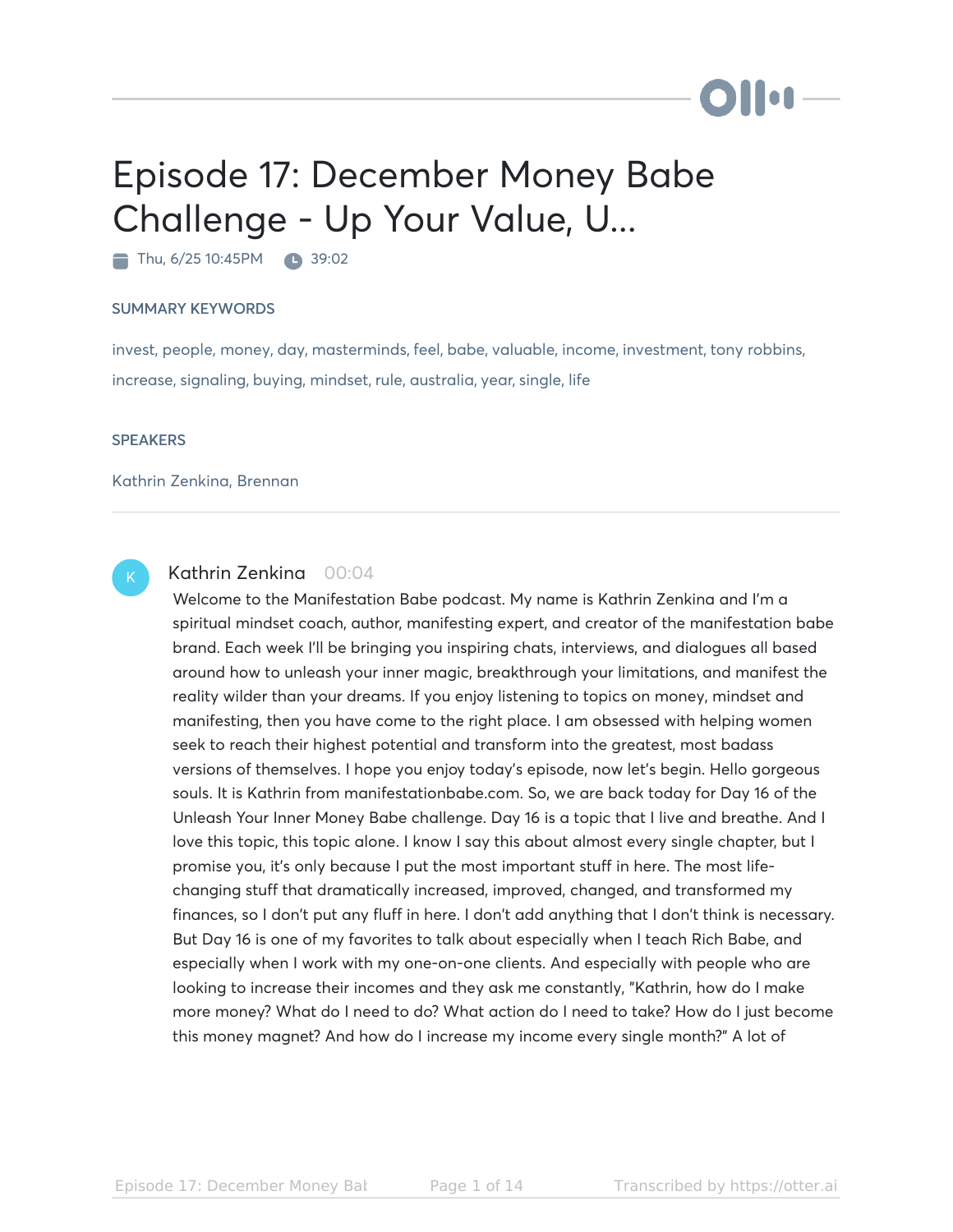people come to me and they ask, "I'm making this X amount of money every single month, but I want to take it to the next level. I want to double that income, or triple that income, or 10 times an income," whatever it is. And I have to say that Day 16 is the way that I've been able to 67 times my income from last year to this year in my business, was because I upped my value and exchanged up my income. So, what I mean by up your value of your income, there are two parts to this chapter. Part one is to realize that you already have so much value within yourself, if you're already so valuable. You are one of 7 billion people, and you're one of a kind, and you have gifts, talents, and unique abilities within you that nobody else has. And you can speak to people in a way, you can affect people in a way, and you can produce anything, creative content, you can produce all these amazing things in a way that absolutely no one else can. And you have gone through challenges in your life, you have come across opportunities in your life, and you have all these experiences in your life that nobody else has experienced in the same way. So you have all this coming together to add to your innate value. And it's not until you realize the value that you have, that you actually become a money magnet. So the difference between successful people versus unsuccessful people, or wealthy people versus not wealthy people, or poor people or broke people or however you want to call it or look at it, is the fact that the wealthy people know their value. They have confidence, they have certainty in who they are, they just know that they are worthy, and they know that they were born worthy. And even if they didn't initially remember that, they know that if they go back to their core, if they go back to their heart, they know that they did nothing wrong in their life to not deserve money. And therefore, because nature is abundant, and because they learned from other wealthy people, they learned that we are all born onto this level playing field. And it doesn't matter your background, it doesn't matter your heritage, your ethnicity, the family you're born into, especially go out there and talk to self-made billionaires and self-made millionaires. Something that I really appreciate about Tony Robbins is that when he teaches about money, and when he does his financial trip, which is this huge trip that we're going on in Sun Valley, Idaho that's only available to 150 of his platinum partners. He only brings self-made billionaires, the people who started with absolutely nothing. And we come and we learn from them, we learn what makes them valuable, how they have this confidence around money, how they view money, what they do with money, and how they keep increasing their value. So their incomes keep increasing. And if you've ever read "Money: Master The Game", he also interviews not just billionaires, but also multimillionaires, but they're all self-made. So if you talk to any selfmade person, they will share with you the lessons on Day 16. And it all starts with your belief in yourself. It all starts with the way that you see yourself. It all starts with recognizing that you have so much value within yourself and that nobody else has to prove it to you. You don't have to prove it to anyone. You only have to prove it to yourself. And so this is something that I take my rich babes through which we actually did last week. It's all about realizing how much value you have. And your value doesn't necessarily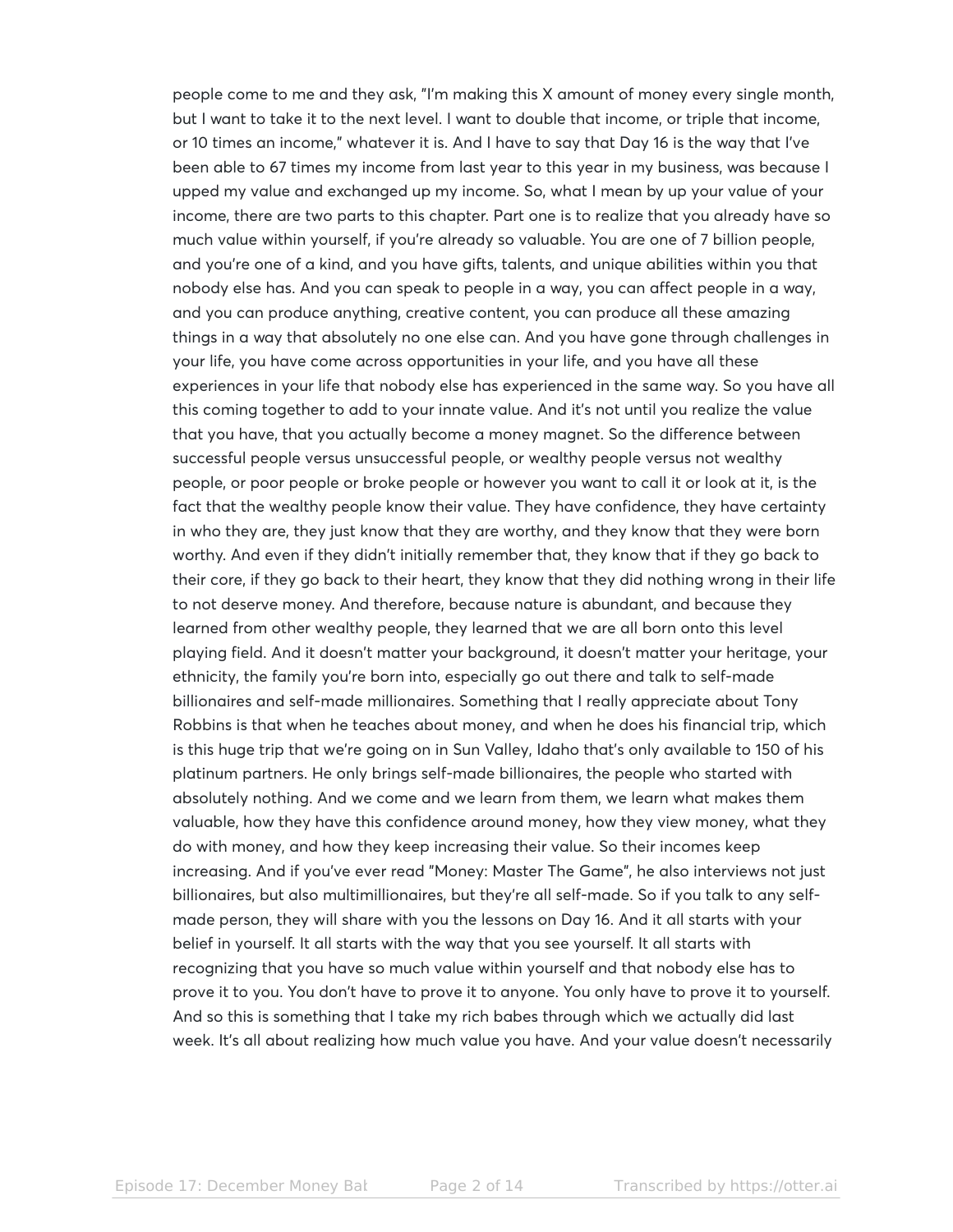have to be accomplishments. It can be those gifts. It can be your personality, your characteristics, how kind you are, how resilient you are, how you never give up, and how you keep going, and how you feel the fear and do it anyway. All those things combined together make you who you are, and it adds to your value and you have to start being confident about who you really are. So something else I do in Rich Babe is I take my rich babes through an alter ego process, where we create an alter ego. I create an alter ego for myself. Her name is Kathrin fucking Zenkina. And she knows who she is, she knows that she's valuable. She knows that she deserves it, she knows that she is extremely unstoppable and there's absolutely nothing that holds her back. So Day 16 part one is all about recognizing 15 things that you find to be valuable about yourself. That you think that if you just recognize, and you just go back to the core, and you just take note of these things, that you're going to take your life to the next level. Joey is on, hey Joey!

# Brennan 07:18

So, one thing I want to add guys, it is one of the most beautiful gifts you'll ever come across in your entire life, it is knowing your value. It truly is one of the most beautiful things you can ever understand about yourself. But, here's the trick that most people don't understand, you can claim that simply by signing in to existence. It doesn't matter if you feel that way. There are always questions of doubt. Trust me in the last couple of days we've gone over lots of questions of doubt. However, you can always claim your reality and your value into existence just by saying "I am".

#### Kathrin Zenkina 07:54

Yes, and as long as you know your value and as long as you know who you are, there is absolutely nothing that's going to get into your way. This is how you become resilient, this is how you find your place in the world. It is just claiming it, and deciding and knowing that there is only one of you. And that is a beautiful thing, and God does not make mistakes. The universe does not make mistakes. You have been divinely planned to come and impact the planet in your unique way.

### Brennan 08:29

There is a higher path always and it is just simply one great question that I think pertains to this. We have a lot to say about this day. But one question that pertains exactly to this is, what else could this mean? Anytime you have doubt about your value, anytime you have doubt about your path or journey you want, someone does something with you or you make a mistake. What else can this mean? I'm looking at this through one lens, but if I look through it in a different lens, if I could see the beauty at this moment. If I could come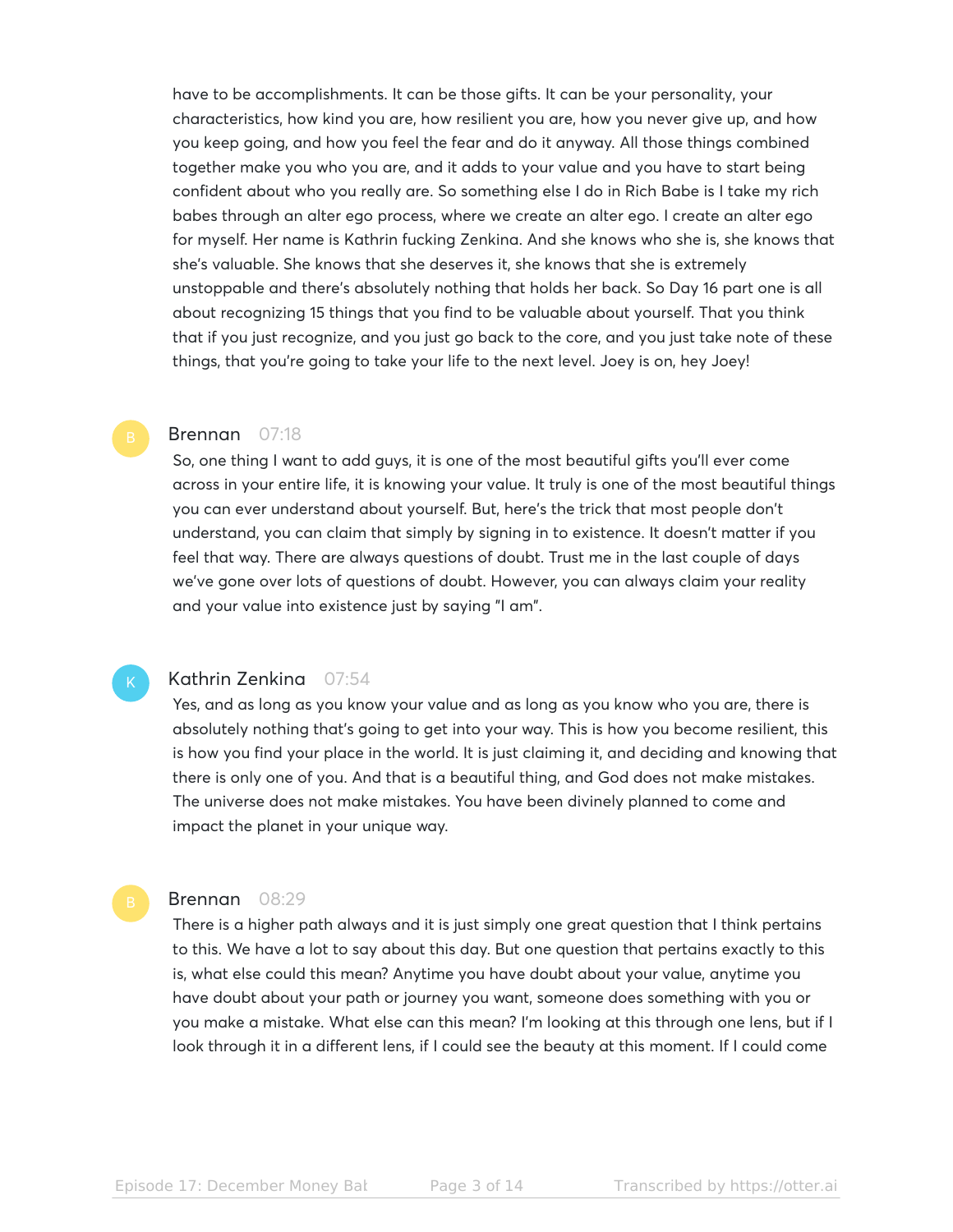from a beautiful state and live in a beautiful state at this moment, if I could understand that in a year how would I look at this, in two years how would I look at this, in 10 years. What does this moment mean? It changes everything, we get so caught up in the mechanics of what we are going through and feeling and in reality, in the same way that we approach our value. In a moment, if you don't feel valuable, it's okay to feel that way. But it's not okay to not claim your truth because, in order to feel valuable, all you have to say is to declare it with authority and create confidence. Because once you've done that, you own it.

### Kathrin Zenkina 09:37

And anytime I feel my confidence is slipping or that Katherin fucking Zenkina is going under a rock, my alter ego and I feel like I can't find her. I constantly make these lists. I'm constantly adding to this list because if I don't see it, no one else is going to see it within me. And if I don't feel it, it's not going to be reflected to other people, energy doesn't lie. So if you're walking into a business deal, or if you are running your business, or you're coming across an opportunity, or you're dealing with a challenge. If you don't know who you are, people can feel that energy and they're going to be less likely to trust you, and they're going to feel like something's off with you. And they're just going to wonder "Why would I want to do business with her?" For a lot of us in this group, that's how we earn our income, it is through our businesses. But even at work if you don't find yourself valuable, how the hell is your boss ever going to find yourself as valuable? How's he ever going to give you a raise or give you a bonus or increase your pay? Same thing if you own your own business, and there are all these different opportunities. But if you don't claim them, you don't claim who you are, then, it all starts with you. So if you don't do it, no one else is gonna do it for you. So that is step one. Now step two, this is what dramatically increased my income 67 times to be exact in 2017. This is what I love to share with others, teach others, help them understand that there is a beauty in investing in yourself, and how you are your most guaranteed asset. There are so many ways of investing in yourself or investing in general. You can invest in other people, you can invest in other businesses, you can invest in the stock market, you can hand your money to a financial planner, invest your time. There are so many different ways of investing and a lot of people invest in the wrong things or they don't even invest at all. They become consumers, they don't have an allocated amount of money every single month or every single year that they put back into themselves. They don't invest in their mindsets, they don't invest in their growth and that is the only way to increase your value. Because investing in yourself, investing in your mind, investing in your creativity, your inspiration, your motivation, that is the most guaranteed investment. Because you know that you can count on yourself, and you will not let yourself down. Whereas who the hell knows what the economy is going to do tomorrow? Who knows what the stock market's going to do tomorrow? Who knows what that business you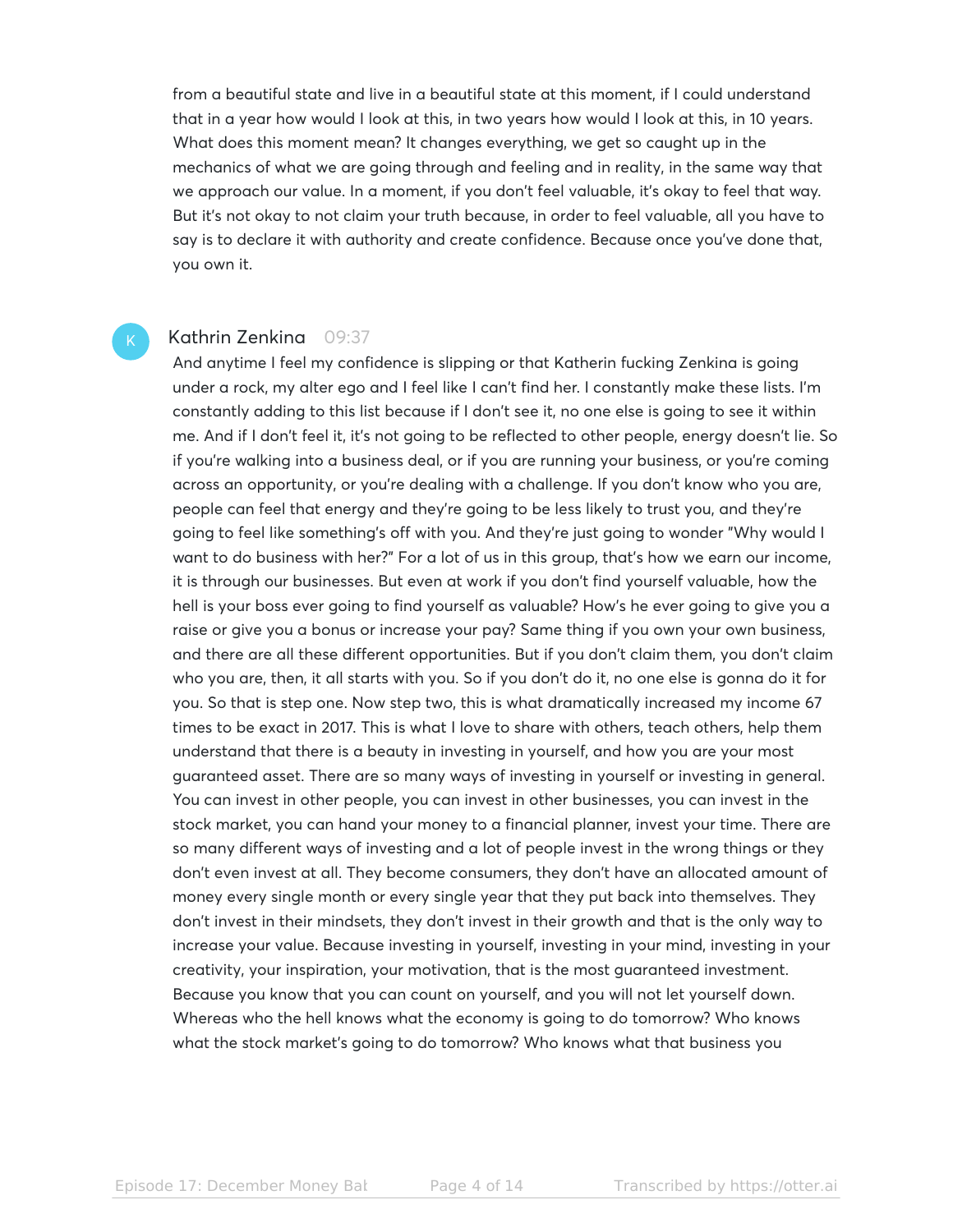invested in. And I'm not saying that those are wrong things. Those are great. It's great to invest in other places because you definitely want to diversify your income sources and stuff like that, which I learned from wealth mastery. But you don't want to count on other people. You want to count on yourself, you can always bet on yourself because you know that you wouldn't let yourself down. You wouldn't let yourself go down to lower standards. Again, because you see yourself as valuable, you have this flatline of "you're only going to be at this level or above". You're only going to give yourself that opportunity to keep upleveling and keep up-leveling. So as you uplevel through investing in yourself, and I had actually scrolled past the post right before I push live where someone asked me "How do you invest in yourself when you don't have the money to do it?" Let me give you some truth. If you're buying coffee, if you're watching me on your phone right now, or if you are buying excess clothes.

# Brennan 13:17

I was just going to say I think a great anecdote to this that a lot of you know, but it still is a fantastic one is, sometimes people say, debt is evil, debt is not evil. That's the power that you give it. Debt can be just as powerful if called investment. And let me tell you, was your body shaking when you signed the credit card that you took out for Tony Robbins?

#### Kathrin Zenkina 13:39

Oh, the first time and the second investment, hell yeah, I was terrified. I was just so scared. But I knew that if I really set this new standard, and I assessed my life, and I saw that maybe eating out every single day. Maybe that's not going to benefit my mindset in the long run, maybe that's not even benefiting my body, that's not going to take my life to the next level. I can cut back, I can eat out once a week, maybe buying my coffee every single day. Why not invest in a coffeemaker and just make my coffee every single morning? So I don't have to pay for the services of what it takes to make me a cup of coffee. So I started to assess my life.

#### Brennan 14:24

Did you have the money when you first signed up for Tony Robbins? No, not at all. So it was a signaling effect. And a signaling effect goes two ways, guys, and this is really important because what happened two years ago when she first signed up for Tony Robbins. You didn't have the money, did you? No. she literally put herself in debt for Tony Robbins. But there was a signaling, not only to the universe but to herself. It was, "I'm committed to this now, I've put my skin in the game and I'm going to figure out a way, but it's not without action, the action has to come." The second thing I want to mention is we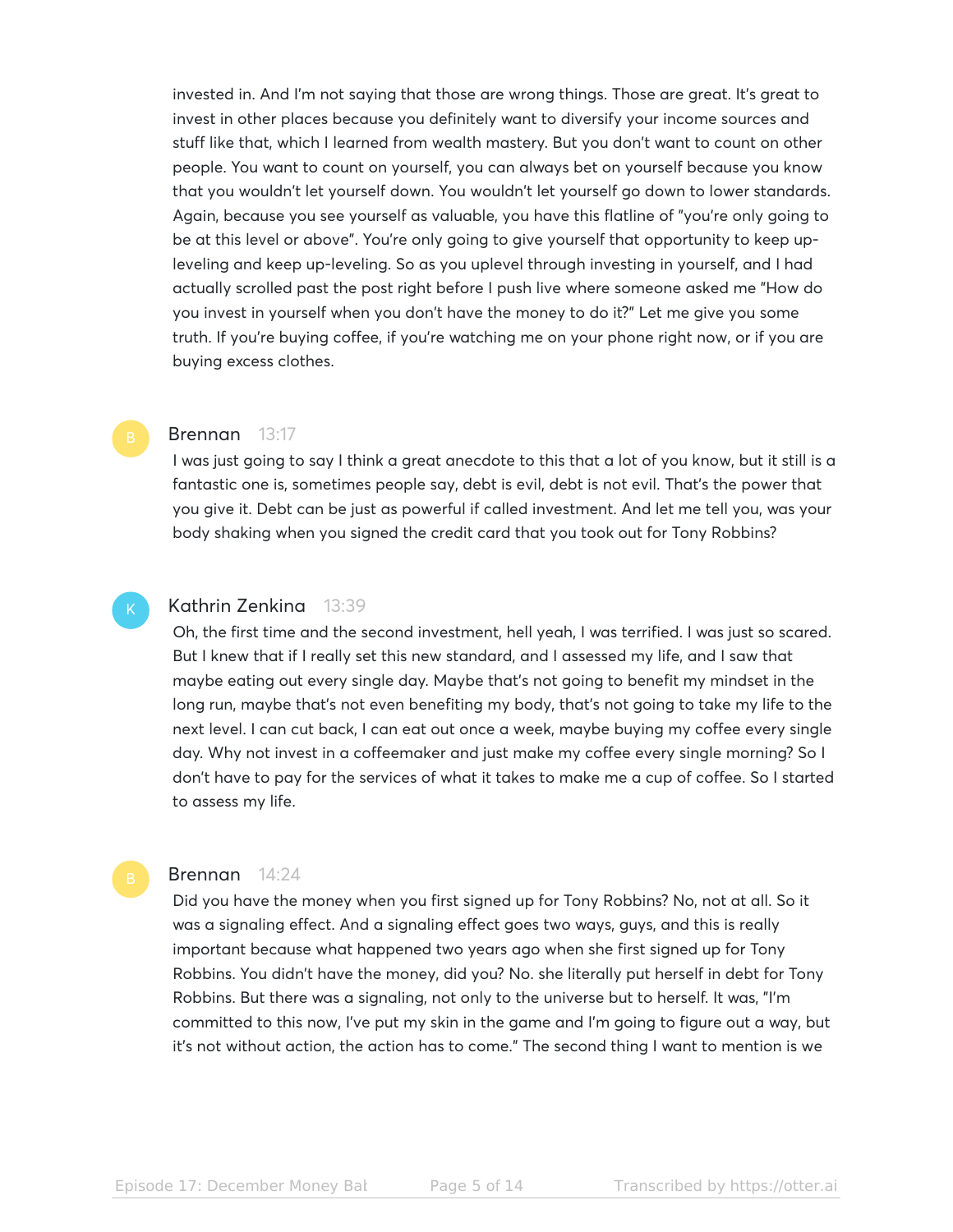just did the same thing. On a way bigger scale we committed to nearly \$170,000 this year into a very prestigious mastermind. I know Lewis Howes probably isn't on this, but the Lewis Howes Mastermind is a school that Katherin's part of, I hope I don't get in troublem Joey you'll help me out if I get in trouble for saying that. As well as Tony Robbins' platinum partnership. But guys, this signaling effect goes both ways.

# Kathrin Zenkina 15:36

I've put a signal to myself that it's a new standard that I'm setting for myself. This is the lowest I'm gonna play out, this is the lowest I'm gonna go, it's only up from here. And he talks about debt and he talks about credit cards. I am not against going into debt if you're investing in yourself. If you're just a consumer like if you see a brand new car investment, I have a reality check for you. If you see a new handbag or new shoes as investments, again, I have more reality checks for you because that stuff doesn't guarantee, it doesn't appreciate. But you are always going to appreciate, every single year, your value is only going to grow. And as your value grows, and as you have more things on your list and your list grows year after year, your income is going to keep multiplying. Now if you really don't want to go into debt, or you really don't have the money. Other options, as I was mentioning before, look at the Starbucks you're buying every single morning and realize that if you just save two coffees, you can go out and buy a book. Maybe save your coffees for a week and that gives you a ticket to a seminar. Or maybe that's the price of a course that you can take or a coach that you can hire. There are all these different ways, as long as you're adding to your skillset, as long as you're adding to your knowledge as long as you're adding to just the way you even think about things. Investing in yourself to get yourself out of your own box is going to dramatically increase your income, and your value. And I also set a rule for myself. So now the thing that I teach in Rich Babe, and I think it's week three, we talked about these rules that we set for our lives. And how there are so many rules in our lives that we have no idea where they came from, for instance, money always has to be a struggle. Who made that shit up? Or who said that? Or when did you decide that? Or I only need enough to be comfortable, there are just these rules. So there are also really positive rules. For instance, I create rules for myself where every time I travel, my income increases. Every time I invest in myself, this is my favorite one, this one actually relates to Day 16. I set a rule for myself with my very first investment. I remember my very first seminar. It was by Danny Johnson, it was for sure three or four years ago. It was about 300 bucks. And to me, I was thinking that "Oh my God", I thought "That's it, I'm out of money, oh my God, what the hell did I just do," I'd work 70 hours a week to pay it off. So I remember setting this rule for myself that at that moment it's been serving me to this day. And that's been true to this day because I set the rule. For every dollar I invest in myself, for every dollar I spend on my personal development, or on my business development, or my skill development. I will make back 30. And honestly, I think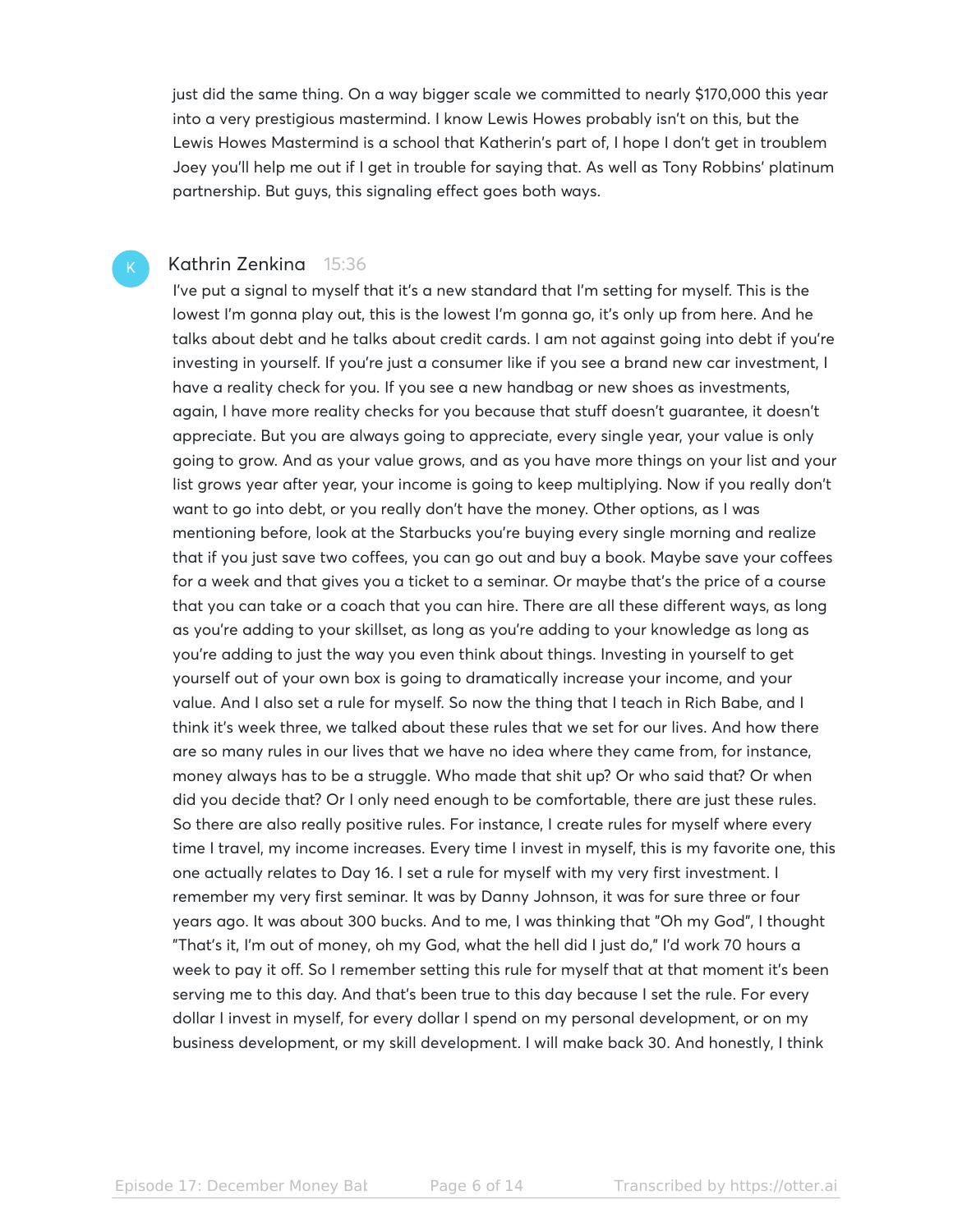that this rule did come from Danny Johnson because she mentioned something like this. She said that "Did you know that generally every dollar you spend, you make back \$30 as long as it's an investment in yourself," it didn't even matter if it was true, or scientifically proven. I didn't even care. I just thought that "I'm gonna believe it," something just spoke into my subconscious mind. And I really liked it. So I set that rule for myself, and let me tell you, I definitely earn \$30 back for every single dollar that I spend, because my value increases, my income increases. And that is just a rule that I set for myself. That is a rule that we both set for ourselves. This is why I'm so non-resistant towards investing in myself. So anytime I look at a \$10,000 coach or a \$35,000 mastermind, I literally look at it. And of course, I go with my gut, and I ask myself "Do I really need it and all those things that I normally do?" Because I used to be a very compulsive spender and very impulsive spender. And now I actually sit down and I have my own process with how I use my intuition to make certain purchases. And let me tell you, my intuition is always saying yes to the high ticket stuff, because I think it is forcing me to grow. It is constantly forcing me to uplevel which is I'm not against. But I'll look at this number and I'll literally calculate, "Okay, 10,000 times 30, yeah I like that number, okay, let's go. Let's do it." And I just get excited and I start expecting it to come back. I expect to get those dividends back. I know that with every dollar I spend, I'm going to have a completely different mindset, a new skill, set new knowledge, I'm going to come across the people. Sometimes you have to pay to network, that's the thing about masterminds. I'm paying to get to know other people who I can learn from, and in turn, take my business, my mindset, and my everything to the next level.

#### Brennan 20:33

I want to rein back to something too, we're talking about becoming a student of life and knowing your value. The things that we've done this year, we've gone to Tony Robbins. We have spent nearly a month training in NLP, we've invested in masterminds. We've actually had a coach for half a year that we haven't really talked about, but he's a significant part of us. We've done all these things, this is important guys because this is not just a signaling effect to yourself. This is a signaling event to others. I see a lot of comments in the group on Instagram asking about or feeling like they're not valuable enough for asking what they should charge or being uncertain about the prices that they charge or offering things for free.

# Kathrin Zenkina 21:27

I just want to give an example that I actually saw the other day where I felt "Oh, my heart hurts for her." I think someone was charging less than \$100 for a six-week group coaching program. So it's those kind of examples that Brennan was talking about.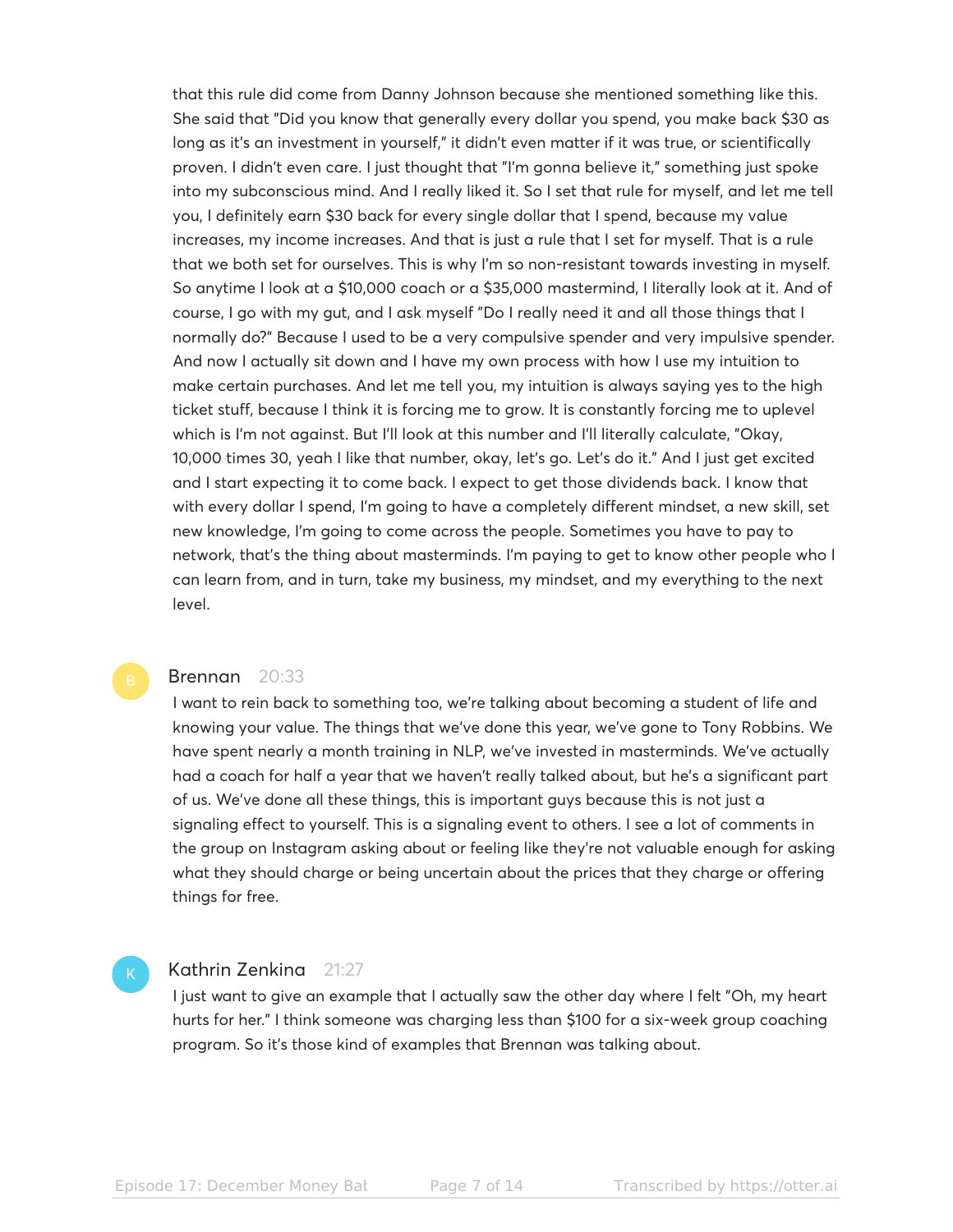# Brennan 21:42

So what I'm getting at guys is that, that's not only about you not valuing yourself, but here's the thing. When you invest in yourself, you guys see it, you guys see that we invest in ourselves. You guys see that Katherin is 1,000,000% dedicated to always growing her value, knowledge and providing it in mentorships, in retreats, in masterminds, in products, in courses, all of these things. You see that and you're drawn to that, it's magnetic. So what I advise to everyone who's feeling in a place where they're not certain about their value, no, we're not talking about going into debt. No, that's not at all what we're endorsing. What we're endorsing is self-investment. That can be time, that could have no money. Tony Robbins didn't have money. He went to the library and grabbed books, literally. You can go to the library. You can read books, your mentors can be books, that's okay. I'm not saying to just invest in the first coach you find because it's \$2,000. That's not the signaling event I'm talking about, what we are both talking about is increasing your value. And the way you can do that is to invest in yourself and you have to decide what that means. So whatever that means to you, be 1,000,000% dedicated to it, because the reason that Katherin has grown and can charge what she does is that she's providing people with more tools.

# Kathrin Zenkina 23:10

I'm able to give value, give more to others, and with that as my value increases, my income increases. And if you find yourself stuck in a position where a lot of people are afraid to invest in you, I really want you to ask yourself, "Am I investing in myself? Have I invested this much money in myself?" When pricing your coaching packages, it doesn't necessarily mean that you're only allowed to price what you have purchased yourself. I don't believe that there are any cold hard rules because, again, you price yourself based on your value and how you see your value. But really ask yourself. And let me tell you, the more non-resistant you are to investing in yourself and actually doing the work, not just spending the money but actually applying it, that's what we're talking about. You have to apply it, you have to take the action, you have to actually make it relevant to your life. But the more non-resistant you are towards valuing yourself, the more non-resistant people become towards investing in you.

#### Brennan 24:04

Because they see it, they feel it. It's not even I'm pitching you anymore. It simply is you're seeing someone who's gaining more tools. Who send more insightful things, who's speaking to you differently. And then they're magnetically drawn to you.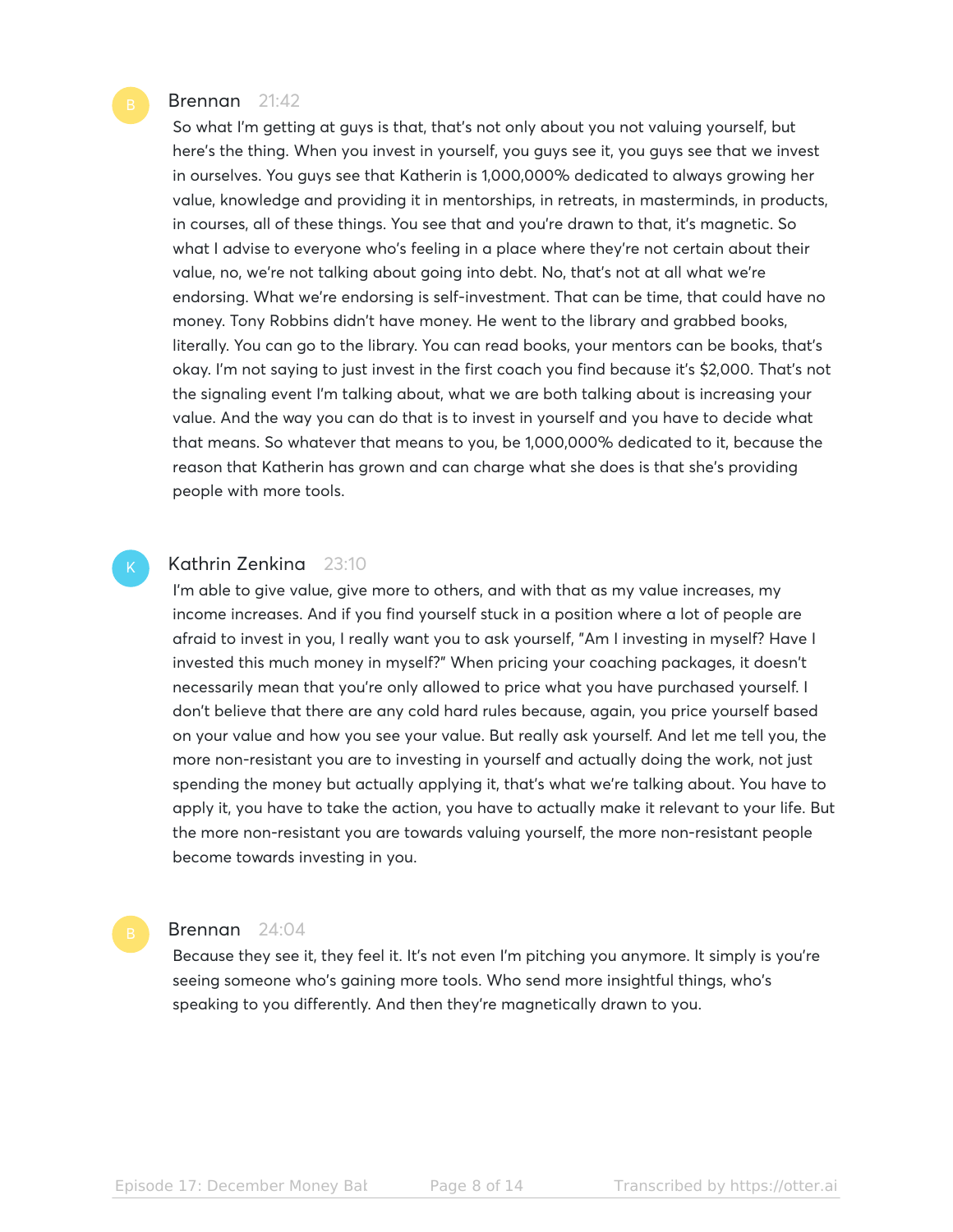# Kathrin Zenkina 24:18

So, all of a sudden, you're going to see that increase in customers, you're going to see that increase in clients, you're going to see that increase in just about everything. Not only because it's a universal law that I have declared up your value, up your income. I'm declaring a universal law, but also because other people notice, it's like a whole dynamic that comes together. And so I urge you guys to figure out where are you a consumer and where are you an investor. And how can you possibly reduce your consumption for just a year of your life, and take that same money, I'm talking about the same money. I'm talking about your Starbucks, I'm talking about eating out, I'm talking about maybe driving a slightly less sexy car, maybe downsizing your apartment. Doing these things not because you want to sacrifice nice things, not because you need to sacrifice in order to be successful. But you're just allocating the resources into your most valuable asset. Actually, you're way more valuable than any sexy car, any apartment, any trip, any vacation, any luxury handbag, anything. You are your most valuable asset. And so if you're putting money into yourself, that's gonna radiate out of you so much more than you showing up at your friend's house in a Mercedes or BMW. Let's be real. The majority of our money goes to business, investments in our mindset, and travel. And so because of that, I still drive the same white Jetta that I've been driving since the beginning of college, and I have no problem with it. And I can way more than freaking buy a Porsche Cayenne that I really want to drive as my next car, it just doesn't make sense right now, in cash if I wanted to, more than it afforded. But I choose not to. And I look at it, I feel that just gonna turn me into a consumer if I'm not even enjoying that car or not even spending time in my car. Because I'm always freaking traveling, and we live in a studio apartment. So, this is just one big room that holds our shit. Because think about it, we are in LA right now until tonight, we hop on a plane at 10 pm tonight and we are back in LA on January 16th for five days before we leave again.

#### Brennan 26:49

So, we've been in this apartment for six days out of January.

# Kathrin Zenkina 26:58

It doesn't make any sense. Yeah, sometimes we will have people who are very concerned about image and think, "Why do you drive a Jetta? Do you guys live in a studio? What the hell?" Those things just don't matter to us right now. What matters to us is dramatically increasing our profits in a way where 10 years down the line, five years down the line, we just have a freaking abundance of cash flow. And we can buy whatever we want, and it can make sense to buy a mansion in every single city of the United States and it just doesn't matter. But right now it just makes sense to us to invest in our travel, gain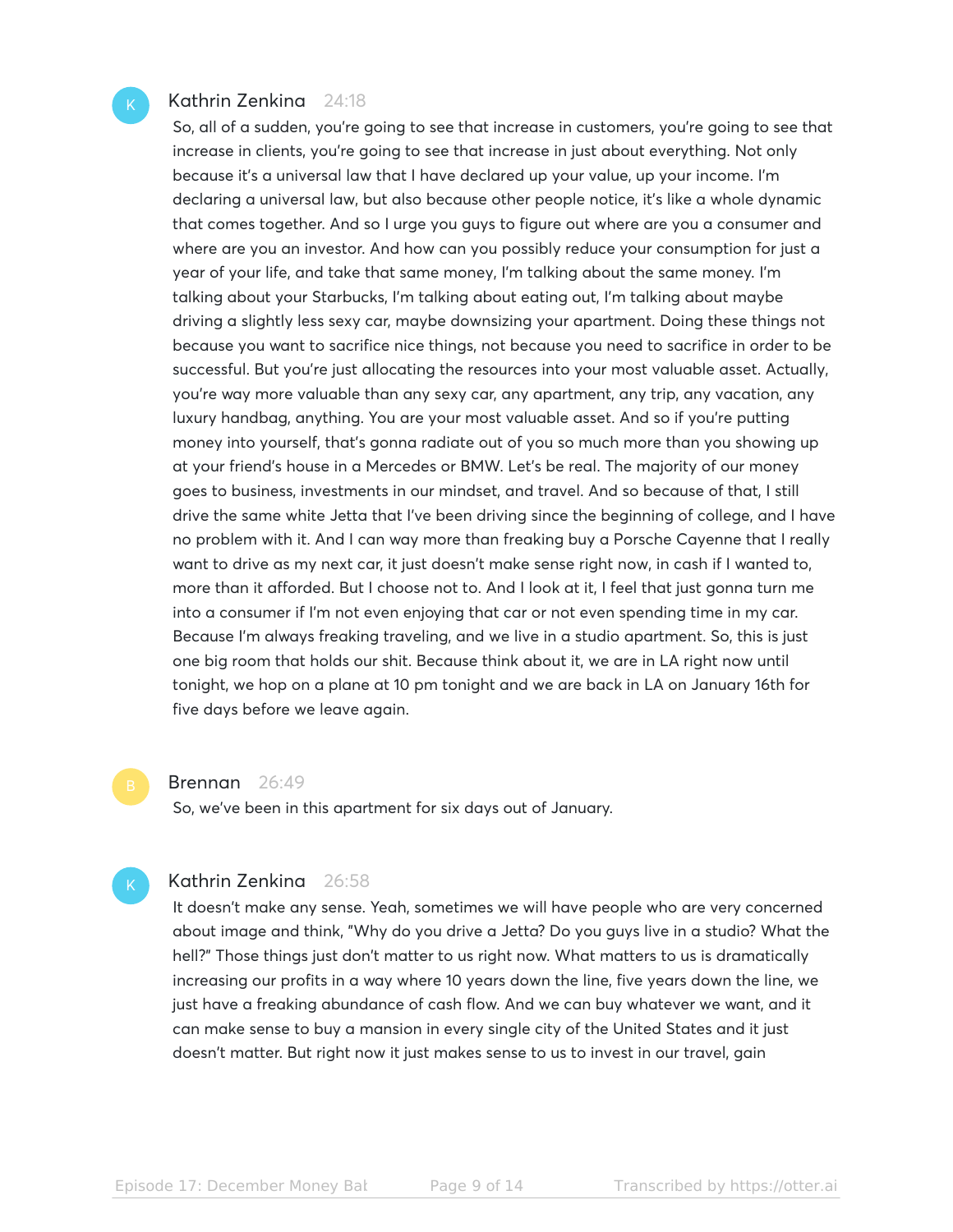experiences, invest in our mindsets, invest in mentors, coaches, and high-level masterminds. Besides that, my clothes aren't anything special. I do love my luxury handbags. Only because that's the stuff that just gives feeling to me. When I have a nice handbag, I'm just happy. When I have my Louis Vuitton journal, I'm very happy. I invest in certain things, I always have the top of the line technology, new MacBook, new iPhone. But again, those are business expenses, right? Those are business investments. And so it's just you're choosing where to put your money at certain times in your life. And how not to get sidetracked with keeping up with the Joneses, and what everyone else thinks. Because what matters right now is increasing your value right now. So that down the line, you're just unstoppable.

### Brennan 28:32

I have a confession. I almost vomited when she told me how much platinum partnership was gonna cost. I had no idea that was what it costs to have proximity to the people that would force us to grow. I was floored. And I said no at first and that's the truth. I said no. She was so mad for a week, oh my God. But guys here's the thing. I was just sick to my stomach when I said, "Let's do it." The thing was, is after we did it, there was a change. There was a calm sense of "Alright, we're doing this," and here's the thing, we value ourselves, our growth, our energy, and our time. So instead of the cars, instead of the fence, I love the shop, so does she, but we don't go and buy nice stuff all the time. Because for me, there are moments where I am in a room with Katherin talking to hedge fund hundred millionaires about why they're working six days a week as a chiropractor while being worth a half-billion dollars. Those moments I value more because I want to live and she wants to live with purpose to serve others and with massive cascading abundance. So we value those situations where we can invest in ourselves and bump shoulders with the right people to give us the guidance and the vision. And help us understand that our problems are just part of the journey. And that's worth way more than buying a Porsche, that's worth way more than buying a nice suit, or a beautiful dress, or shoes. It doesn't matter. What does matter, is us investing together, working together, and growing together. Because, let me tell you that these decisions year one, year two, year three, year four, these decisions make a Ferrari no problem in 10 years, it makes a house in Sydney where we're going right now.

# Kathrin Zenkina 30:28

There's a tiny little blip in your checking account, and the thing is that if you feel like you're pressured to have an image, to keep up with everybody and look successful. Then I ask you, and I urge you to go back to Day 16. And find your value outside of your income flow even, outside of your net worth, outside of the clothes, outside of the handbags,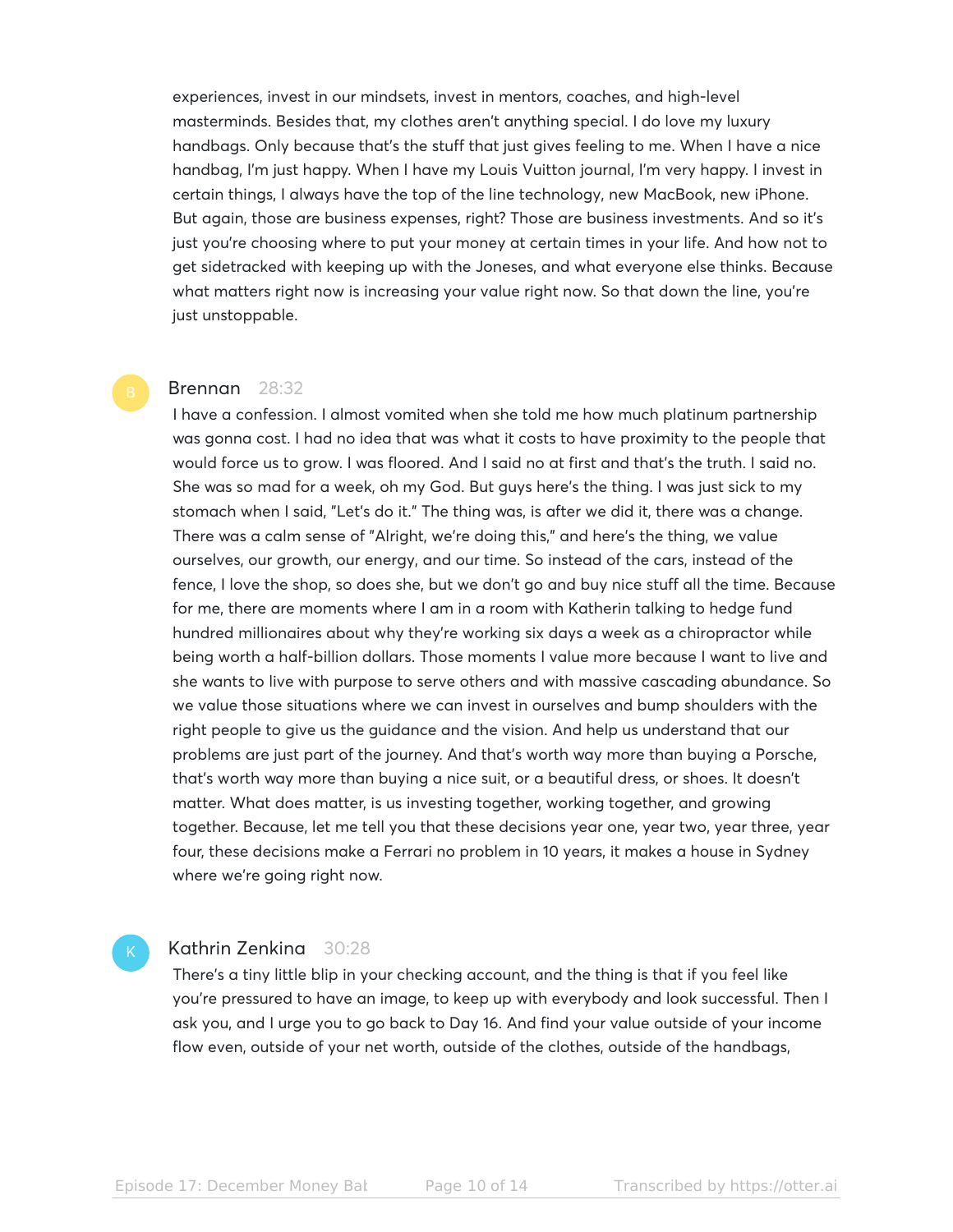outside of the technology, outside of the cars. Find your value outside of that and I promise you that you could be wearing a plain white t-shirt with raggedy jeans, walk into a room with billionaires and feel like you belong. And let me tell you that's kind of how we are now. I can just drive up to the nicest restaurant, pay, and we do invest in really good food too, I have to say. A good chunk of our monthly income does go to eating out.

# Brennan 30:49

We could be better. We could be slimmer in that sense.

#### Kathrin Zenkina 31:25

We value that, that's what fulfills us. So, I can drive to a nice restaurant, and I don't care about the fact that we're driving to the restaurant in a white Jetta next to Porsche and Audi. Because I already feel like a billionaire inside, and that's all that matters.

# Brennan 31:42

And guys, I want to say one more thing, since Katherin has such a beautiful whole oponopono exercise. I think one thing to be aware of is if you're not valuing yourself, we learned about significance and certainty at Tony Robbins. If you don't value yourself or you're having a hard time, I want you to remember that first time you felt that maybe you weren't enough. Maybe you weren't smart enough, or loved enough, or valuable enough. Because usually it's not that I don't value myself, it's usually someone shifted your mindset at a time and this book is not a 21-day challenge and then it ends. I challenge you to go back to the forgiveness exercises and I think day 2. And really work through that because if you can find that person, that experience, or that situation where you felt you weren't enough. I guarantee you whether it's your coaching business, whether it's your corporate job, whether it's your truck driving job, or your restaurant job, whatever it is. I guarantee you that part of what's affecting your perception of your value, is that you are over valuing significance from other people. How they see you, and perhaps by circling back to that forgiveness piece and doing whole oponopono, make that part of your routine. Because if you can forgive the people who made you not feel valuable, how are you going to feel when all of a sudden you know your value?

### Kathrin Zenkina 33:19

Mic drop. Let's just leave it here. Because Brennan and I can talk forever and ever about this topic because we talk about it all the time. We're always introspective about it, we're always assessing what we're doing, and we're very self-aware. So we can go on forever,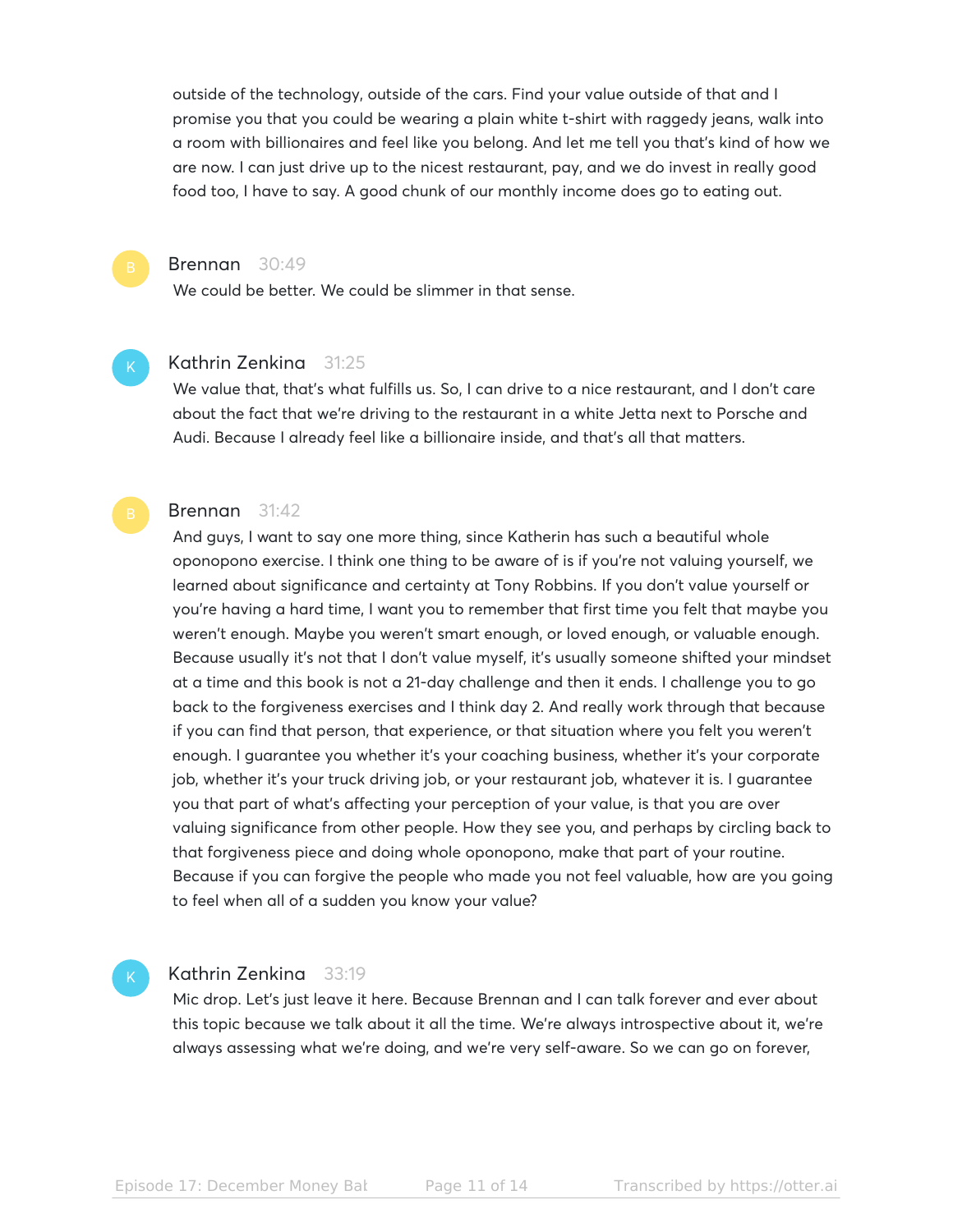but we do want to respect your time because we want others to respect it, it's not that you're forced to hang out. But we do appreciate all of you. We love you guys so freaking much. And we're gonna go ahead and pack for Australia. Lots of changes to come in the next couple of weeks. But it's all exciting and I'm just so grateful that we've done this work to really know our worth, to really know our value, to know who we are. We both really embody our alter egos. And our alter egos are just our higher selves. So it's not like making up this fictional character, but it is knowing yourself. So we're gonna get through everything and we're gonna thrive. So, I invite you to step into 2018 thriving. Before we go, two last things that I wanted to mention, we're flying to Australia. So, let's skip the coffee chat tomorrow. And then I'm going to make a post when we land in Australia, figure out the different time zones and then give you a new Pacific time that will be showing up live. It might be in the early afternoon, it might be in the late afternoon, or even the evening. We want to keep doing this in the mornings, so if you're from Australia, go on emoji in the comments because we're coming to you. So enjoy the beneficial time difference for you guys, because we do love your support and appreciate it. Also let us know if you are in Australia or in the Sydney area. Because maybe we'll do a meet up.

### Brennan 35:12

Very last minute but definitely throw up, if you're here, interested and nearby, we had amazing relationships built in Seattle from our first meet out.

# Kathrin Zenkina 35:25

By the way, Jessica, thank you so much for that comment. I do feel so much more high vibe in the last couple days. And it's just been amazing and I know that it's just a sign of new beginnings and I'm super excited.

#### Brennan 35:37

Hold on. I want to shout out to Jessica right here really quickly, because we haven't shouted her out online. Hi, Jessica. This is the first time we're meeting. But, this girl right here embodies everything that we are looking for in terms of changing your life and changing your responsibility. She came to us and asked for some requests. She invested in herself. And of course, we always respect that she took accountability and didn't live in her story. And we are proud as hell of the people like that, who are willing to take on the challenge and willing to really bet on themselves. So Jessica, I just want to shout you out because that's amazing. And the emails you sent, I'm just incredibly proud of the responsibility and the growth that we've already seen. I can only imagine it at the end of rich babe. So, congratulations!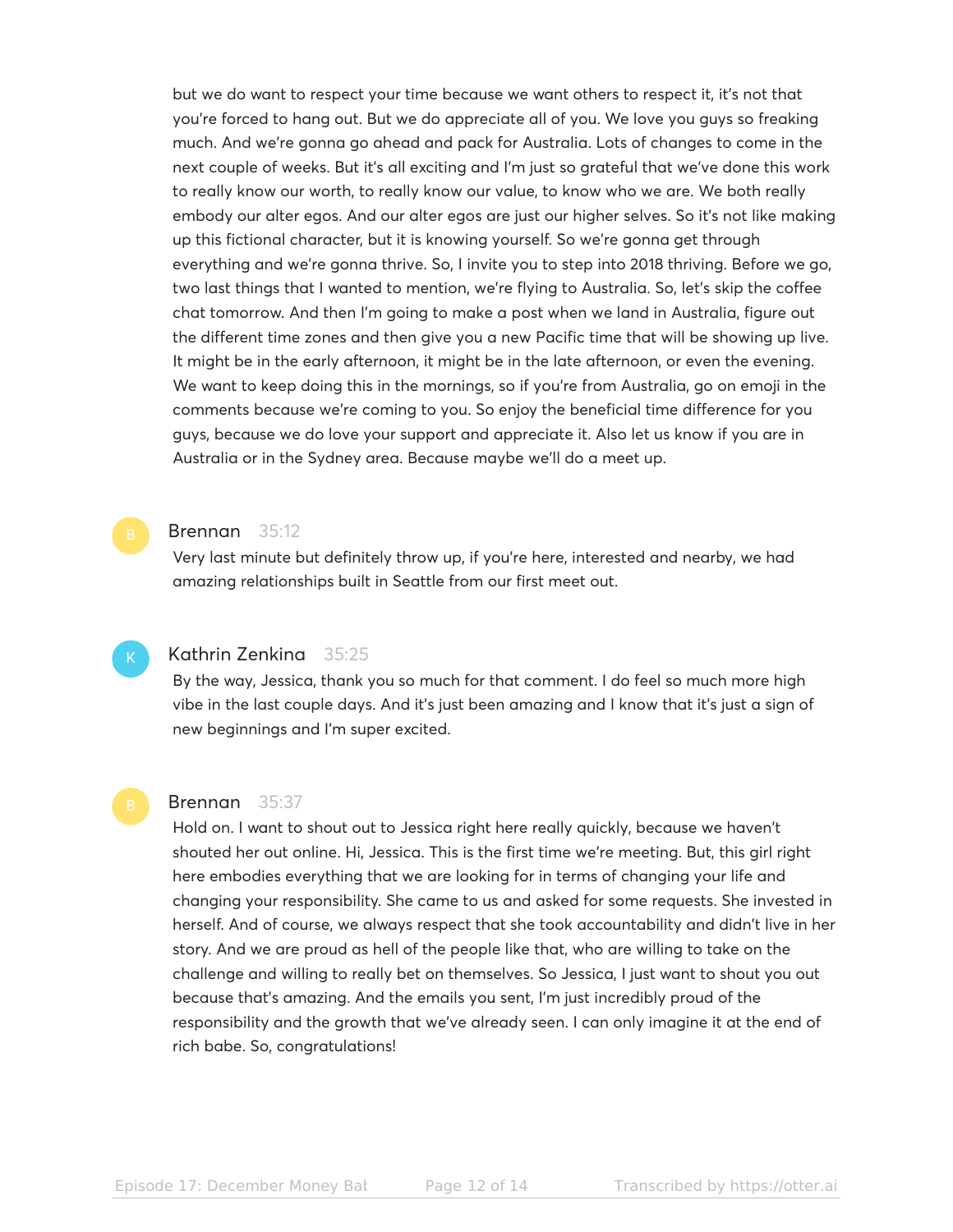# Kathrin Zenkina 36:29

And last but not least, the Rich Babe opens up on January 1st. It is the very first round of 2018, it is going to be amazing. If you want to dive into your money even on a deeper level and really discover your money story. And really discover what are the very forces, the beliefs, the values that you hold around money and how that's affecting your money story, your bank accounts. And how you receive money, how you make money, how you earn money and all those things. I have a waitlist in the comments above or the caption above. And if you're listening to this on the podcast, it's gonna be in the show notes. Get your booty on the waitlist because I'm sending an email on January 1st, you'll be the first to know, you'll be the first to get in. And let's get that party started with the next round.

#### Brennan 37:16

Theresa for the record for the year. Our goal is 600 rich babes. We want to change 600 financial stories, and Katherin is the absolute queen of doing that. When we showed Lewis Howes this program, he said "This is exactly who you are. This is exactly how you can help the world. This is an amazing program. You've got to put this to more people and put it in more hands." So we are listening to a smart man and doing exactly that.

# Kathrin Zenkina 37:46

Alright, loves, we will see you soon. I can't guarantee the time yet but we'll definitely come back and finish out day 17, 18, 19, 20 and 21. So there's five more days of the challenge. Again, let us know in the comments, if you are in the Sydney area, if you are in Australia, let us know if you're committed to joining in on Rich Babe on January 1st, and I think that's it. Bye guys.

Brennan 38:09 Love you guys take care.

# Kathrin Zenkina 38:15

Thank you so much for listening to today's episode. If you enjoyed this podcast and want to see more of the Manifestation Babe series, make sure to hit the subscribe button and share this episode with all of your friends. If you really enjoyed this podcast episode, make sure to leave a review on iTunes and let me know how much you enjoyed it. To go even deeper and unlock your inner manifestation babe, make sure to head over to manifestationbabe.com, where you can find courses, events, books, blog posts, and all of